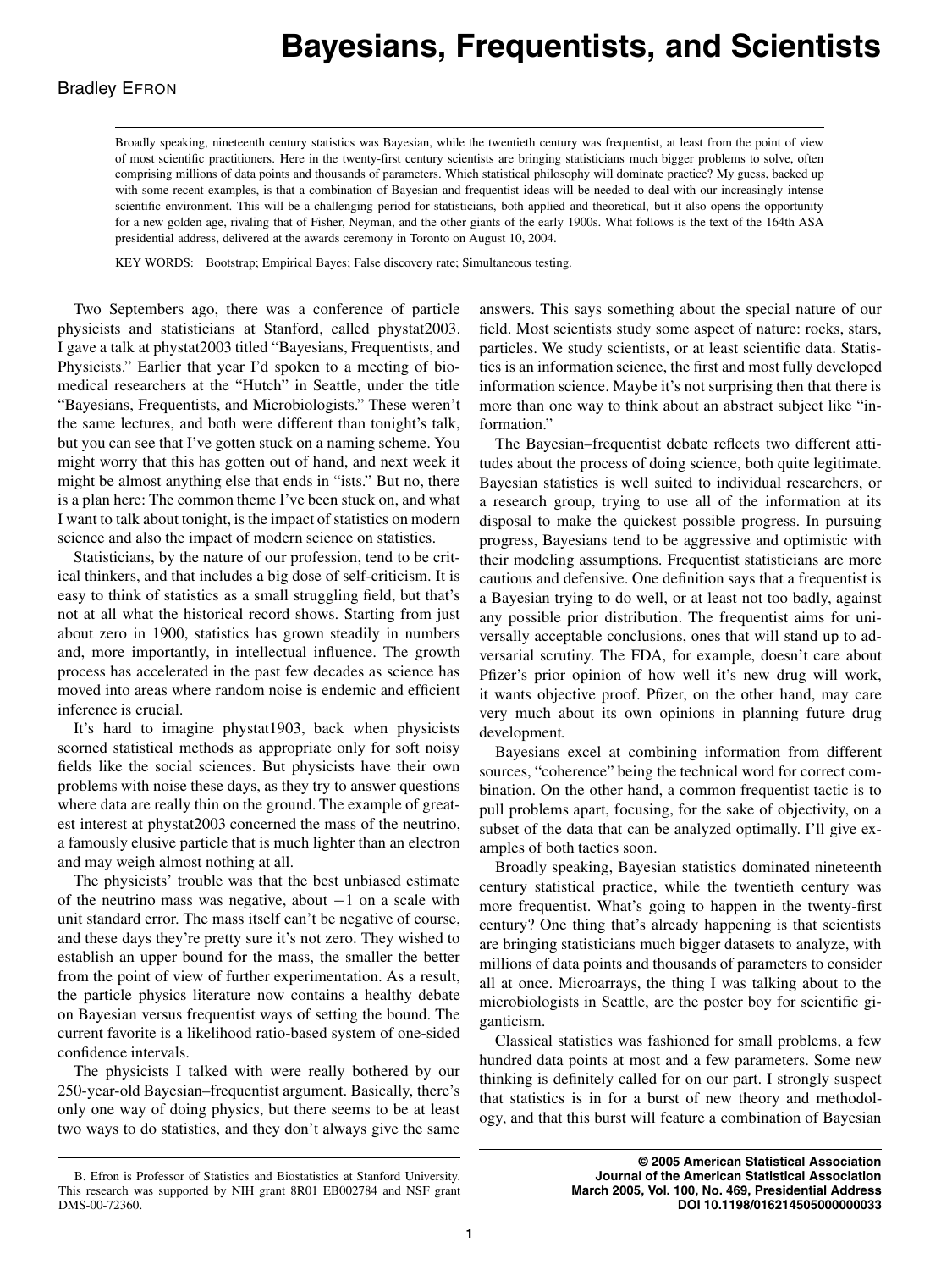and frequentist reasoning. Tonight I'm going to argue that in some ways, huge datasets are actually easier to handle for both schools of thought.

Here's a real-life example I used to illustrate Bayesian virtues to the physicists. A physicist friend of mine and her husband found out, thanks to the miracle of sonograms, that they were going to have twin boys. One day at breakfast in the student union, she suddenly asked me what was the probability that the twins would be identical rather than fraternal. This seemed like a tough question, especially at breakfast. Stalling for time, I asked whether the doctor had given her any more information. "Yes," she said, "he told me that the proportion of identical twins was one-third." This is the population proportion, of course, and my friend wanted to know the probability that her twins would be identical.

Bayes would have lived in vain if I didn't answer my friend using Bayes's rule. According to the doctor, the prior odds ratio of identical twins to nonidentical twins is one-third to twothirds, or one-half. Because identical twins are always the same sex but fraternal twins are random, the likelihood ratio for seeing "both boys" in the sonogram is a factor of two in favor of identical twins. Bayes's rule says to multiply the prior odds by the likelihood ratio to get the current odds; in this case  $1/2$ times 2 equals 1, or in other words, equal odds on identical or nonidentical given the sonogram results. So I told my friend that her odds were 50–50 (wishing the answer had come out something else, like 63–37, to make me seem more clever). Incidentally, the twins are a couple of years old now and "couldn't be more nonidentical," according to their mom.

Now Bayes rule is a very attractive way of reasoning, and fun to use, but using Bayes rule doesn't make one a Bayesian. Always using Bayes rule does, and that's where the practical difficulties begin. The kind of expert opinion that gave us the prior odds one-third to two-thirds usually doesn't exist, or may be controversial or even wrong. The likelihood ratio can cause troubles too. Typically the numerator is easy enough, being the probability of seeing the data at hand given our theory of interest, but the denominator refers to probabilities under other theories, which may not be clearly defined in our minds. This is why Bayesians have to be such aggressive math modelers. Frequentism took center stage in the twentieth century to avoid all of this model specification.

Figure 1 concerns a more typical scientific inference problem, of the sort that is almost always handled frequentistically these days. It involves a breast cancer study that attracted national attention when it appeared in the New England Journal of Medicine in 2001. Dr. Hedenfalk and his associates were studying two genetic mutations that each lead to increased breast

 $\bullet$  BRCA1 (7 Tumors)

- $-1.29$   $-1.41$   $-0.55$   $-1.04$   $1.28$   $-0.27$   $-0.57$
- $\bullet$  BRACA2 (8 Tumors)
- $-0.70$  1.33 1.14 4.67 0.21 0.65 1.02 0.16

Figure 1. Expression Data for the First of 3,226 Genes, Microarray Study of Breast Cancer (Hedenfalk et al. 2001).

cancer risk, called BRCA1 and BRCA2 by geneticists. These are different mutations on different chromesomes. Hedenfalk et al. (2001) wondered whether the tumors resulting from the two different mutations were themselves genetically different.

To answer this question, Hedenfalk et al. (2001) took tumor material from 15 breast cancer patients, 7 from women with the BRCA1 mutation and 8 from women with BRCA2. A separate microarray was developed for each of the 15 tumors, with each microarray having the same 3,226 genes. Here we see the data only for the first gene: seven genetic activity numbers for the BRCA1 cases and eight activity numbers for the BRCA2 cases. These numbers don't have much meaning individually, even for microbiologists, but they can be compared with each other statistically. The question of interest is whether the expression levels are different for BRCA1 and BRCA2. It looks like this gene might be more active in the BRCA2 tumors, because those eight numbers are mostly positive, whereas six of the seven BRAC1s are negative.

A standard frequentist answer to this question uses Wilcoxon's nonparametric two-sample test (which amounts to the usual *t*-test except with ranks replacing the original numbers). We order the 15 expression values from smallest to largest and compute "W," the sum of ranks for the BRCA2 values. The biggest W could be is 92, if all eight BRCA2 numbers were larger than all seven BRCA1s; at the opposite end of the scale, if the eight BRCA2s were all smaller than the seven BRCA1s, we'd get  $W = 36$ . For the gene 1 data, we actually get  $W = 83$ , which looks pretty big. It is big by the usual frequentist criterion. Its two-sided  $p$  value, the probability of getting a  $W$  at least this extreme, is only .024 under the null hypothesis that there is no real expression difference. We'd usually put a star next to .024 to indicate significance, according to Fisher's famous .05 cutoff point. Notice that this analysis requires very little from the statistician; no prior probabilities or likelihoods, and only the specification of a null hypothesis. It's no wonder that hypothesis testing is wildly popular with scientists, and has been for 100 years.

The .05 significance cutoff has been used literally millions of times since Fisher proposed it in the early 1900s. It has become a standard of objective comparison in all areas of science. I don't think that .05 could stand up to such intense use if it wasn't producing basically correct scientific inferences most of the time. But .05 was intended to apply to a single comparison, not 3,226 comparisons at once.

I computed  $W$  for each of the 3,226 genes in the BRCA microarray data. The histogram in Figure 2 shows the results, which range from eight genes with the smallest possible  $W$ ,  $W = 36$ , to seven genes with  $W = 92$ , the largest possible, and with all intermediate values represented many times over. (There's more about the analysis of this data set in Efron 2004.)

It looks like something is definitely going on here. The histogram is much wider than the theoretical Wilcoxon null density (the smooth curve) that would apply if none of the genes behaved differently for BRCA1 and BRCA2. A total of 580 of these genes (18% of them) achieve significance according to the usual one-at-a-time .05 criterion. That's a lot more than the null hypothesis 5%, but now it isn't so clear how to assess significance for any one gene given so many candidates. Does the  $W = 83$  that we saw for gene 1 really indicate significance?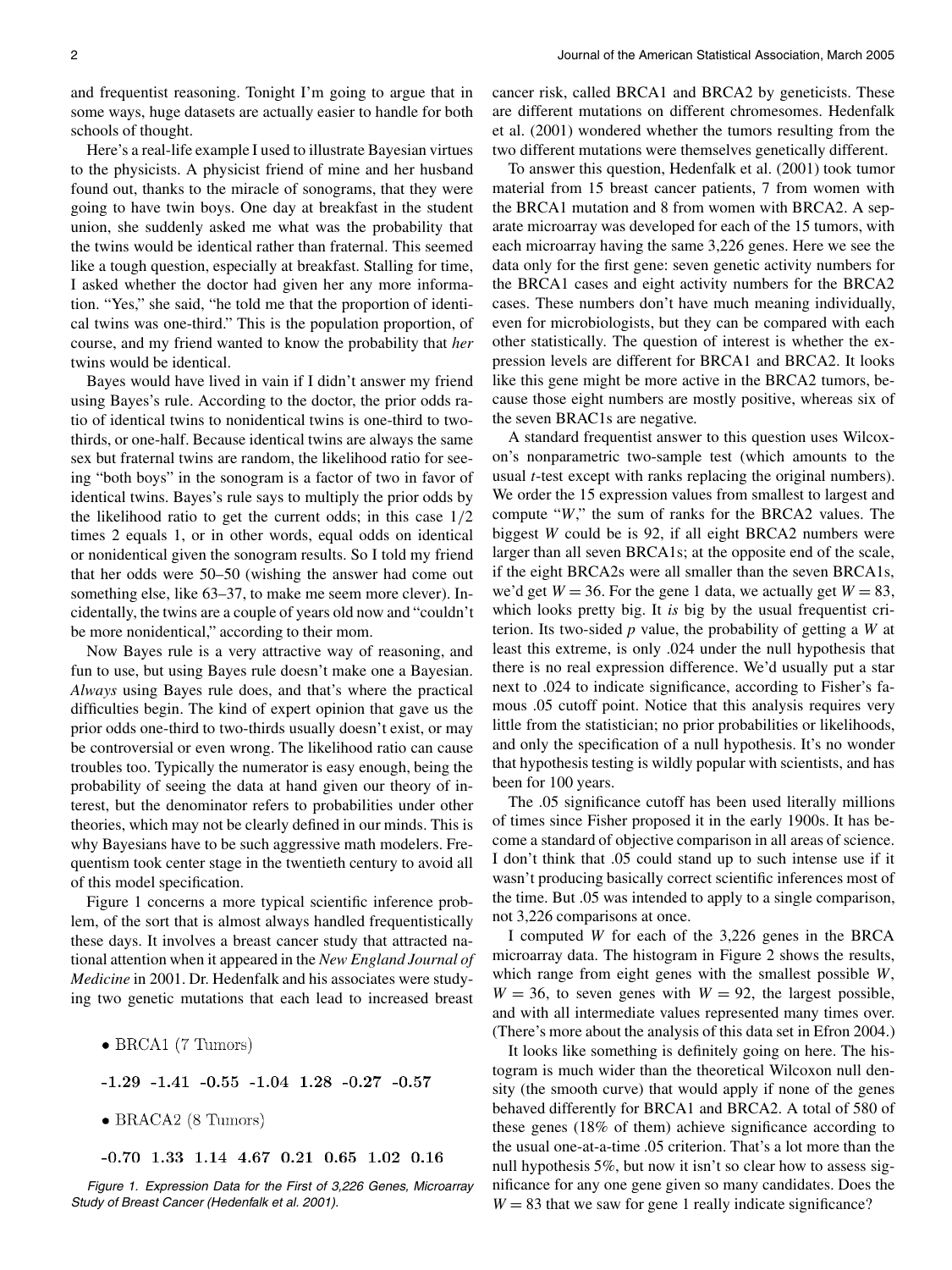

Figure 2. Wilcoxon Statistics for 3,226 Genes From a Breast Cancer Study.

I was saying earlier that huge datasets are in some ways easier to analyze than the small ones we've been used to. Here is a big-dataset kind of answer to assessing the significance of the observed Wilcoxon value  $W = 83$ . A total of 36 of the 3,226 genes (gene 1 and 35 others) have  $W = 83$ ; under the null hypothesis that there's no real difference between BRCA1 and BRCA2 expression, we would expect to see only 9 genes with  $W = 83$ . Therefore, the expected false discovery rate is 9 out of 36, or 25%. If Hedenfalk decides to investigate gene 1 further, he has a 25% chance of wasting his time. Investigator time is usually precious, so he might prefer to focus attention on those genes with more extreme W values having smaller false discovery rates. For example, there are 13 genes with  $W = 90$ , and these have a false discovery rate of only 8%.

The "9 out of 36" calculation looks definitely frequentist. In fact, the original false discovery rate theory developed by Benjamini and Hochberg in 1995 was phrased entirely in frequentist terms, not very much different philosophically than Fisher's .05 cutoff or Neyman-Pearson testing. Their work is a good example of the kind of "new theory" that I hope statisticians will be developing in response to the challenge of massive datasets.

It turns out that the false discovery rate calculations also have a very nice Bayesian rationale. We assume that a priori a proportion  $p_0$  of the genes are null, and that these genes have W's following the null Wilcoxon density  $f_0(w)$ . In a usual microarray experiment, we'd expect most of the genes to be null, with  $p_0$  no smaller than, say, 90%. The remainder of the genes are nonnull and follow some other density, let's call it  $f_1(w)$ , for their Wilcoxon scores. These are the "interesting genes," the ones that we want to identify and report back to the investigators. If we know  $p_0$ ,  $f_0$ , and  $f_1$ , then Bayes's rule tells us right away what the probability is of a gene being null or nonnull given its Wilcoxon score W.

The catch is that to actually carry out Bayes's rule, we need to know the prior quantities  $p_0$ ,  $f_0(w)$ , and  $f_1(w)$ . This looks pretty hopeless without an alarming amount of prior modeling and guesswork. But an interesting thing happens with a large dataset like this one: We can use the data to estimate the prior quantities, then use these estimates to approximate Bayes rule. When we do so, the answer turns out much the same as before, for example, null probability 9 out of 36 given  $W = 83$ .

This is properly called an "empirical Bayes" approach. Empirical Bayes estimates combine the two statistical philosophies; the prior quantities are estimated frequentistically to carry out Bayesian calculations. Empirical Bayes analysis goes back to Robbins and Stein in the 1950s, but they were way ahead of their time. The kind of massively parallel datasets that really benefit from empirical Bayes analysis seem to be much more a twenty-first century phenomenon.

The BRCA dataset is big by classical standards, but it is big in an interesting way; it repeats the same "small" data structure again and again, so we are presented with 3,226 similar two-sample comparisons. This kind of parallel structure gives the statistician a terrific advantage, just what we need to bring empirical Bayes methods to bear. Statisticians are not passive observers of the scientific scene. The fact that we can successfully analyze ANOVA problems leads scientists to plan their experiments in ANOVA style. In the same way we can influence the design of big datasets by demonstrating impressively successful analyses of parallel structures.

We have a natural advantage here. It's a lot easier to manufacture high-throughput devices if they have a parallel design. The familiar medical breakthrough story on TV, showing what looks like a hundred eyedroppers squirting at once, illustrates parallel design in action. Microarrays, flow cytometry, proteomics, time-of-flight spectroscopy all refer to machines of this sort that are going to provide us with huge datasets nicely suited for empirical Bayes methods.

Figure 3 shows another example. It concerns an experiment comparing seven normal children with seven dyslexic kids. A diffusion tensor imaging scan (related to fMRI scanning) was done for each child, providing measurements of activity at 16,000 locations in the brain. At each of these locations, a two-sample *t*-test was performed comparing the normal and dyslexic kids. The figure shows the signs of the  $t$ -statistics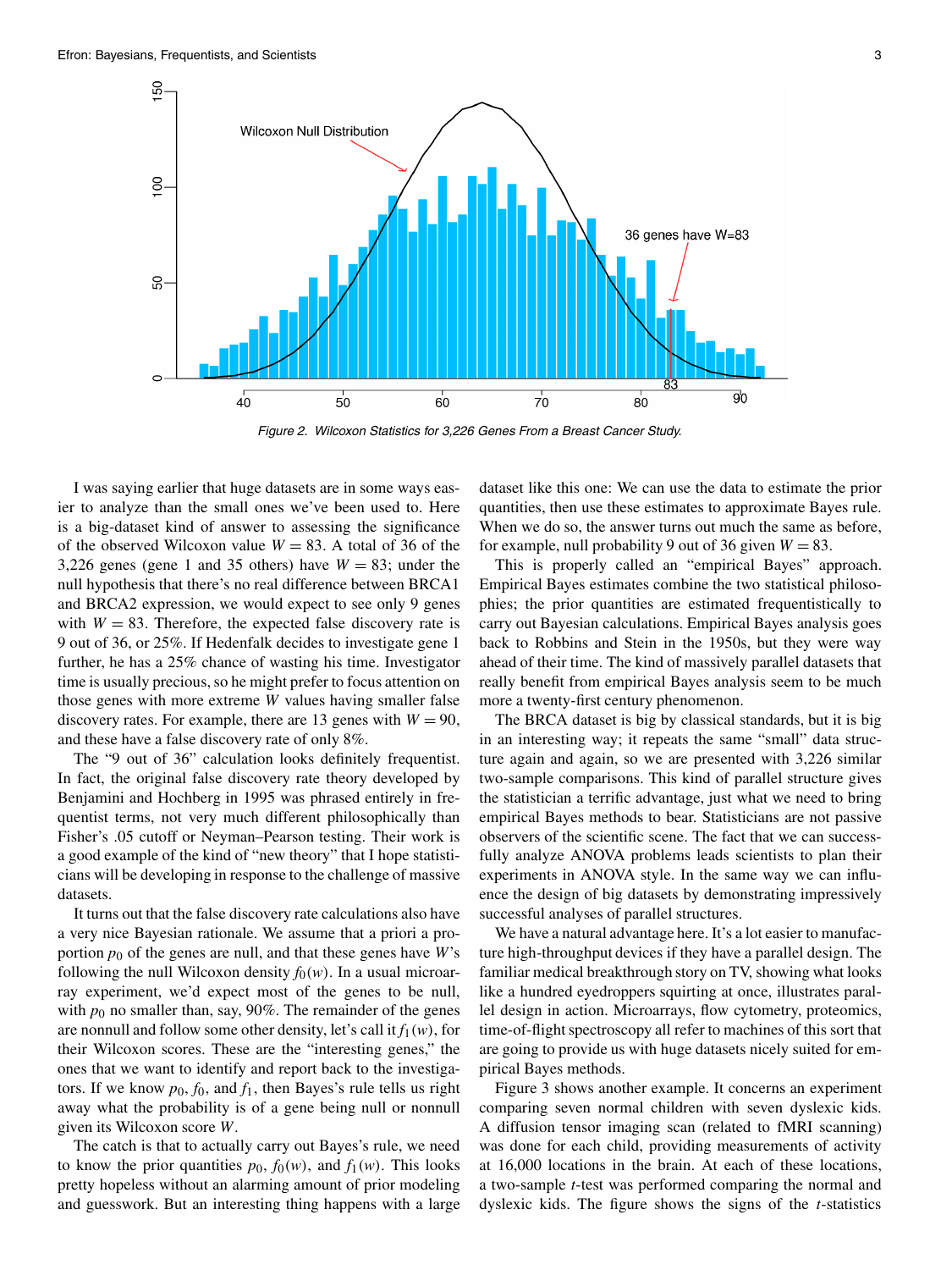

Figure 3. A Total of 580 t-Statistics From a Brain Imaging Study of Dyslexia (solid squares  $t \geq 2$ ; empty squares  $t \geq 0$ ; x's  $t < 0$ ). From data of Schwartzman, Dougherty, and Taylor (2004).

for 580 of the positions on a single horizontal slice of the brain scan. (There are 40 other slices with similar pictures.) Squares indicate positive  $t$ -statistics and  $x$ 's indicate negative *t*-statistics, with filled-in squares indicating values exceeding 2; these are positions that would be considered significantly different between the two groups by the standard 0.05 one-at-a-time criterion.

We can use the same false discovery rate empirical Bayes analysis here, with one important difference: The geometry of the brain scan lets us see the large amount of spatial correlation. Better results are obtained by averaging the data over small contiguous blocks of brain position—better in the sense of giving more cases with small false discovery rates. The best way of doing so is one of those interesting questions raised by the new technology.

There's one last thing to say about my false discovery rate calculations for the BRCA data: They may not be right! At first glance, the "9 out of 36 equals 25% false discoveries" argument looks too simple to be wrong. The 9 in the numerator, which comes from Wilcoxon's null hypothesis distribution, is the only place where any theory is involved. But that's where potential trouble lies. If we only had data for one gene, say for gene 1 as before, then we would have to use the Wilcoxon null, but with thousands of genes to consider at once, most of which are probably null, we can empirically estimate the null distribution itself. Doing so gives far fewer significant genes in this case (as you can read about in Efron 2004). Estimating the null hypothesis itself from the data sounds a little crazy, but that's what I meant about huge datasets presenting new opportunities as well as difficulties.

I have to apologize for going on so long about empirical Bayes, which has always been one of my favorite topics, and now at last seems to be going from ugly duckling to swan in the world of statistical applications. Here is another example of Bayesian–frequentist convergence, equally dear to my heart.

Figure 4 tells the unhappy story of how people's kidneys get worse as they grow older. The 157 dots represent 157 healthy volunteers, with the horizontal axis their age and the vertical axis a measure of total kidney function. I've used the "lowess" curve fitter, a complicated sort of robust moving average, to



Figure 4. Kidney Function versus Age for 157 Normal Volunteers, and Lowess Fit.

summarize the decline of kidney function with age. The fitted curve goes steadily downward except for a plateau in the 20s.

How accurate is the lowess fit? This is one of those questions whose answer has gone from hopeless to easy with the advent of high-speed computation. A simple bootstrap analysis gives the answer in literally seconds. We resample the 157 points, that is, take a random sample of 157 points with replacement from the original 157 (so some of the original points appear once, twice, three times, or more and others don't appear at all in the resample). Then the lowess curve fitter is applied to the resampled dataset, giving a bootstrap version of the original curve.

In Figure 5 I've repeated the whole process 100 times, yielding 100 bootstrap lowess curves. Their spread gives a quick and dependable picture of the statistical variability in the original curve. For instance, we can see that the variability is much greater near the high end of the age scale, at the far right, than it is in the plateau.

The bootstrap was originally developed as a purely frequentist device. Nevertheless, the bootstrap picture has a Bayesian interpretation: If we could put an "uninformative" prior on the collection of possible age-kidney curves, that is, a prior that reflects a lack of specific opinions, then the resulting Bayes analysis would tend to agree with the bootstrap distribution. The bootstrap-objective Bayes relationship was pursued by Efron and Tibshirani (1998).

This brings up an important trend in Bayesian statistics. Objectivity is one of the principal reasons that frequentism dominated twentieth-century applications; a frequentist method like Wilcoxon's test, which is completely devoid of prior opinion,



Figure 5. 100 Bootstrap Replication of Lowess Fit.